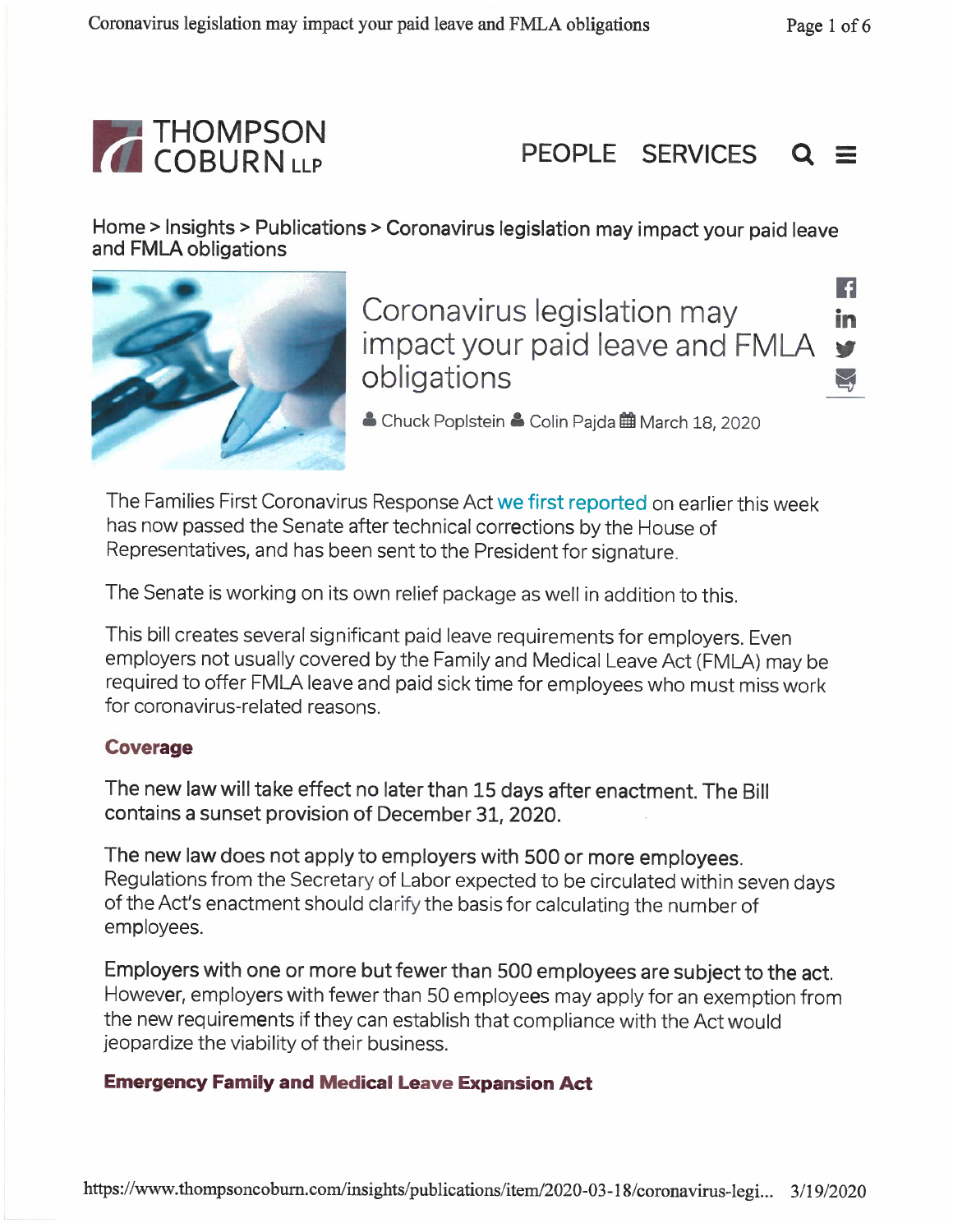The Bill expands the FMLA to include a new type of approved leave: public health emergency leave related to the COVID-19 pandemic. This leave is available to employees who must take leave to care for their minor children because the school or place of care for the children has been closed due to the COVID-19 public health emergency.

Unlike the FMLA coverage requirements for other types of leave (employers with 50 or more employees within a 75 mile radius), all employers with fewer than 500 employees must grant public health emergency leave to anyone who has been employed for at least 30 days. The usual FMLA requirements that an employee have been employed for at least 12 months and have worked 1,250 hours do not apply to apply to public health emergency leave.

The structure of public health emergency leave is also significantly different than standard FMLA leave. While standard FMLA leave is unpaid, public health emergency leave is only unpaid for the first 10 days. During this first 10 days, an employee may choose to substitute paid time off they have accrued under the employer's policy, but the employer may not require the employee to use their paid leave. After that, the employer must provide paid leave for each day of leave taken under the Act. This paid . leave is calculated at two-thirds the employee's regular rate of pay for the number of hours the employee would normally be scheduled to work, but is capped at \$200 per day or \$10,000 in the aggregate. For perspective, the per -day cap would usually kick in for employees making more than \$78,000 per year.

The Act also creates certain exemptions and exceptions for small employers that would not normally be covered by the FMLA and allows health care providers and emergency responders to exclude those employees from leave under the Act.

Among all of these departures from the standard FMLA, the bill does retain some familiar features: employees must give as much notice as practicable if leave is familiar features: employees must give as much notice as practicable if leave is foreseeable, employees must be restored to the positions they held at the commencement of their leave (with a possible exemption for small employers (25 or less employees) in certain circumstances), and the leave allotment is still 12 weeks' leave in a 12 -month period. This means that public emergency health leave should leave in a 12 -month period. This means that public emergency health leave should not be available once the employee has used up their 12 weeks of FMLA leave for any and all reasons within the measurement period.

The new leave requirements will begin within 15 days of the Act's enactment and will run through December 31, 2020.

## Emergency Paid Sick Leave Act

The Emergency Paid Sick Leave Act (EPSLA) requires employers to provide all employees with 80 hours of paid sick leave for certain qualifying coronavirus-related reasons. The Act only applies to an employer who has fewer than 500 employees.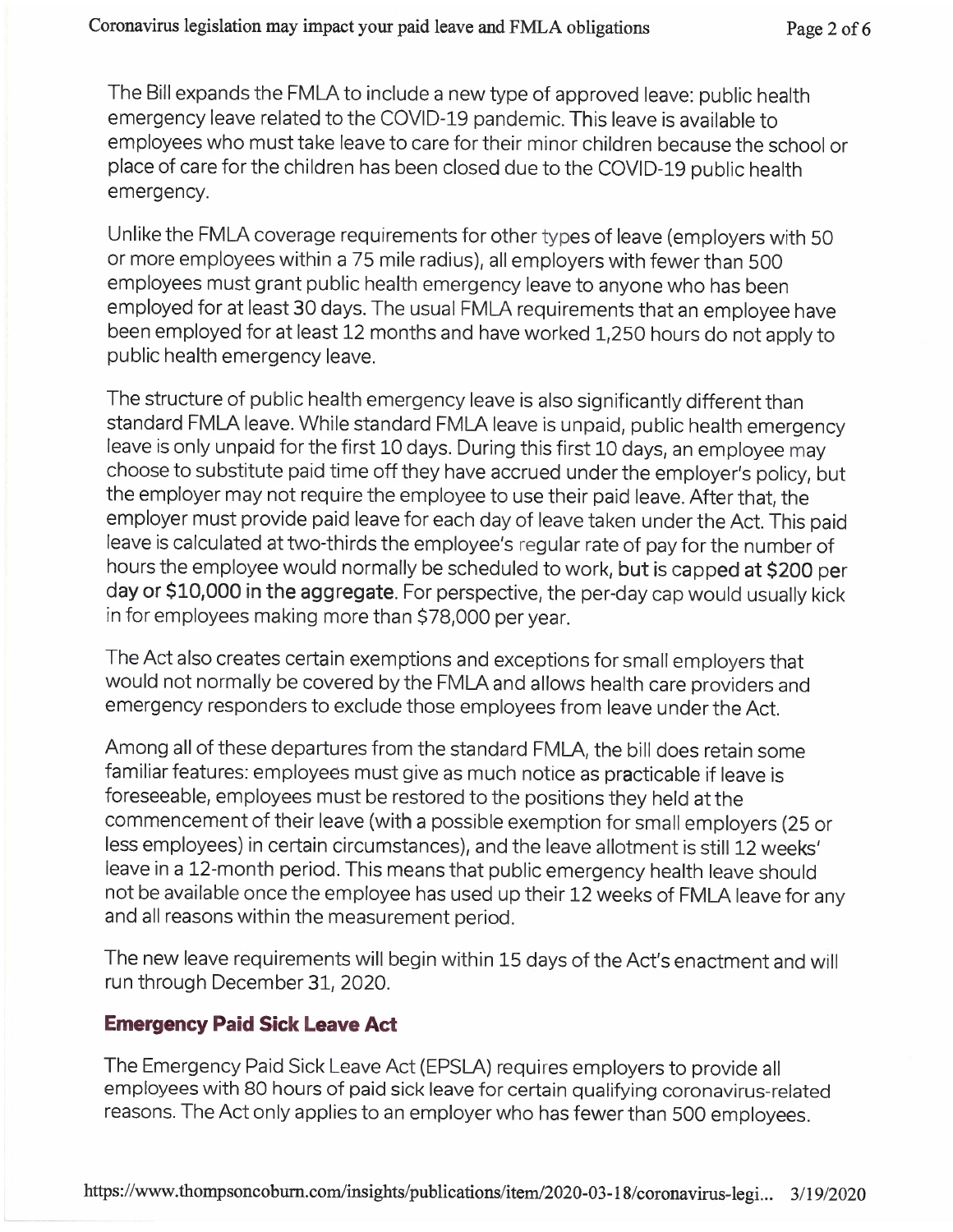hourly rate if they also are paid certain types of additional compensation. Under the EPSLA, full-time employees are entitled to 80 hours of paid sick time for certain coronavirus-related reasons. Part-time employers are entitled to a number of hours equal to the average number of hours they would normally work in a two-week period. The benefit is available to any employee no matter how long they have been employed. Note that the calculations are based on an employee's "regular . rate" as defined by the FLSA, which may be greater than an employee's base

Employees may take paid sick time if the employee is unable to work or telework due to a need for leave because: I

- 1. The employee is subject to a Federal, State, or local quarantine or isolation order related to COVID-19.
- 2. The employee has been advised by a health care provider to self -quarantine due to conc**e**rns rel**a**ted to COVID-19.
- 3. The employee is experiencing symptoms of COVID-19 and seeking a medical diagnosis.
- 4. The employee is caring for an individual who is subject to an order as described . in subparagraph (1) or has been advised as described in paragraph (2).
- 5. The employee is caring for a son or daughter of such employee if the school or place of care of the son or daughter has been closed, or the child care provider J of such son or daughter is unavailable, due to COVID-19 precautions.
- 6. The employee is experiencing any other substantially similar condition specified condition specified by the Secretary of Health and Human Services in consultation with the I Secretary of the Treasury and the Secretary of Labor.

If the employee is taking leave for their own care (reasons 1, 2, and 3 above), then the paid sick time is compensated at the employee's regular rate (but not less than the (but not less than theapplicable federal, state, or local minimum wage) capped at \$511 per day (which would apply to someone making more than \$130,000 per year) or \$5,110 in the aggregate. If the employee is taking leave to care for someone else or for a related condition specified by the Secretary of Health and Human Services (reasons 4, 5, and 6 above), then the paid sick time is compensated at two-thirds their regular rate capped at \$200 per day or \$2,000 in the aggregate. Regular rate is determined using the FLSA definition.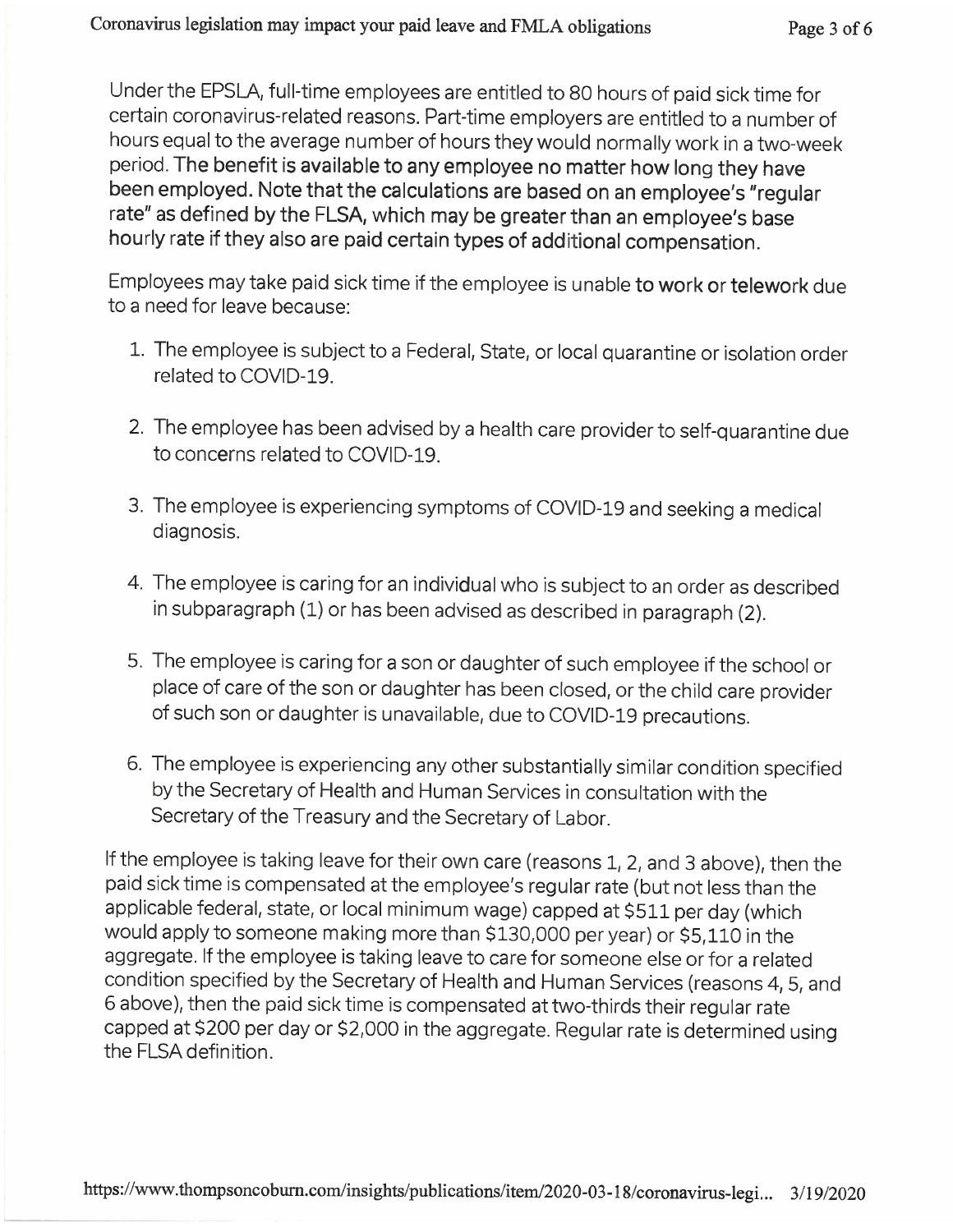There are several other technical aspects of emergency paid sick time employers will want to keep in mind as the Act becomes effective, as these can differ significantly . from state paid sick leave requirements and from existing employer policies:

- Unlike paid sick leave required by some state laws or employer policies, paid sick time under the Act does not carry over from one year to the next.
- Unused paid sick time under the Act does not need to be paid out on an employee's termination, resignation, retirement, or separation from the employer.
- The employer may not require the employee to search for or find a replacement<br>In order to receive paid sick time under the Act in order to receive paid sick time under the Act.
- Paid sick time is available for immediate use regardless of how long the employee has been employed.
- The employee may use paid sick time under the Act before using any other accrued paid time off.
- Emergency paid sick time is in addition to any paid time entitlement under the employer's existing paid time off policy. The employer may not change its paid leave policies on or after the date of the Act's enactment to avoid providing the additional two weeks of emergency paid sick time. E**mployers who are** voluntarily providing paid sick benefits related to the COVID-19 public health emergency should contact employment counsel before changing any currently -running policies. currently -running policies.

Violations of the EPSLA carry the same basic remedies as a violation of the FLSA. Like the FLSA, the EPSLA prohibits discrimination or retaliation against employees who take paid sick time or file a complaint related to the Act.

Each employer must post and keep posted in a conspicuous place a notice advising employees of their rights to emergency paid sick time. The Secretary of Labor will make a model notice publicly available within 7 days after the enactment of the Act make a model notice publicly available within 7 days after the enactment of the Act

Like the EFMLEA, the EPSLA allows employers of health care providers and emergency responders to exclude those employees from leave under the Act. It is unclear who specifically would be classified as a health care provider or an emergency responder. Like the EFMLEA, the EPSLA allows employers of health care providers and<br>emergency responders to exclude those employees from leave under the A<br>unclear who specifically would be classified as a health care provider or an<br>e

The new paid sick time requirements will begin within 15 days of the Act's enactment and will run through December 31, 2020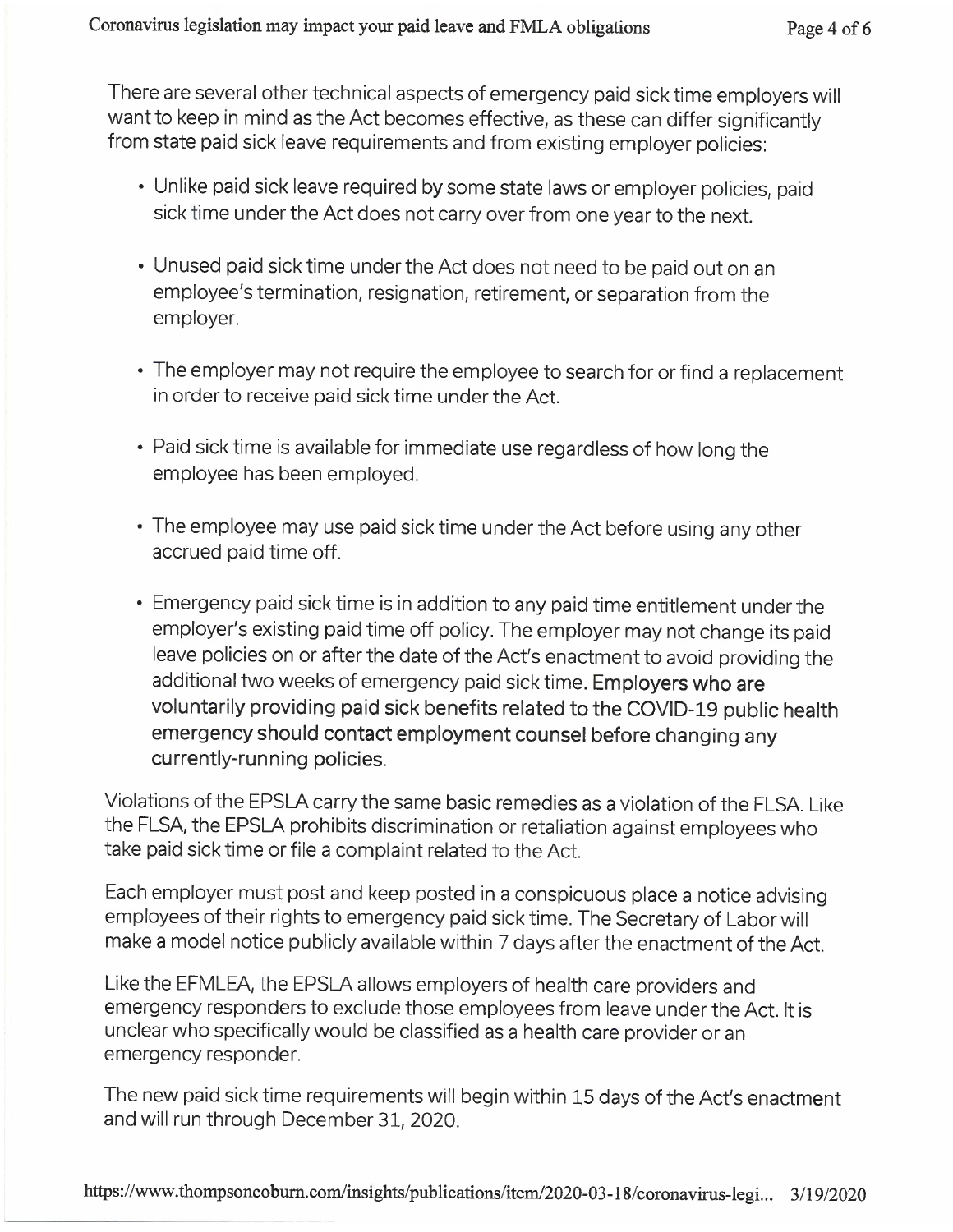...

**STAR** 

## Tax Credits for Paid Sick and Paid Family and Medical Leave

employment tax purposes. The Secretary of the Treasury will be releasing regulations To help employers cover the costs of the new Paid Family and Medical Leave and Paid Sick Time requirements, the legislation includes certain tax credit provisions equal to 100% of the qualifying wages paid under the two programs, subject to certain caps and limitations. The credit is taken against payroll taxes owed. Also, paid sick leave or paid public health emergency leave will not be considered wages for and guidance to help employers navigate these tax credit provisions. . and guidance to help employers navigate these tax credit provisions.

Thus far the Act is not retroactive, which means that any paid time currently being granted would not count toward FMLA leave or toward the 80 hours of sick leave, nor be eligible for the credit.

This is only a summary of the most significant changes that will be affecting employers over the next few weeks. We will continue to post updates and guidance as more information is released.

will affect your company. Please contact any of our attorneys listed here with We are available to answer more specific questions on exactly how these new laws questions.

Chuck Poplstein and Colin Pajda are attorneys in Thompson Coburn's Labor & Employment practice group.

Click here to subscribe to News & Insights from Thompson Coburn related to our practices as well as the latest on COVID-19 issues.

YOU MAY ALSO LIKE

Thompson Coburn's Annual Labor, Thompson Coburn's Annual Labor, Employment, and Benefits Law Seminar outbre